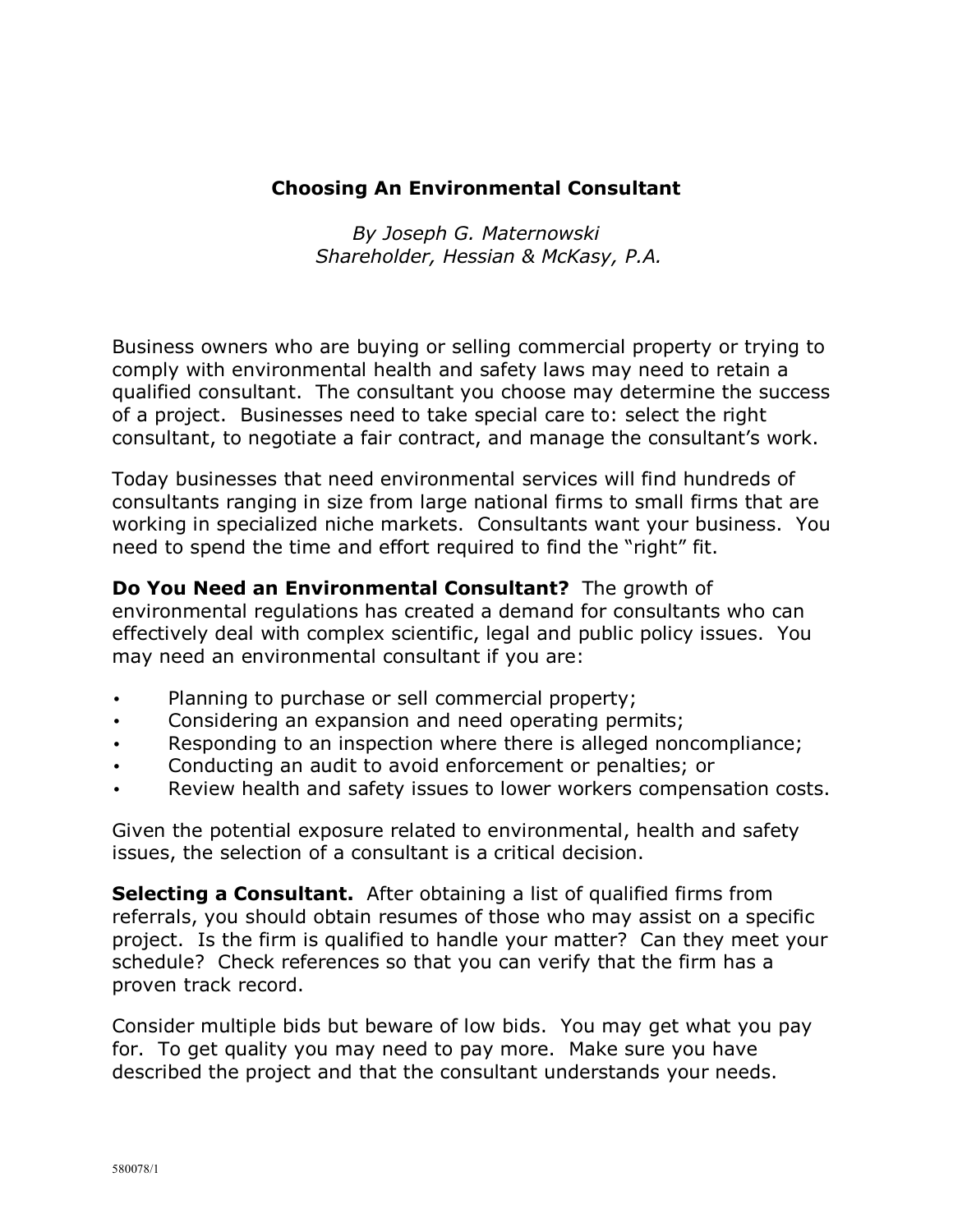Costs must be carefully reviewed. Routine projects may be set at a fixed fee. More extensive projects, such as site investigations that involving testing, may be billed on a time and materials basis. Watch out for hidden costs. Many firms charge a percentage mark-up for subcontracted services, such as drillers or laboratories. The terms are subject to negotiation.

You need to find a professional who has an appropriate skill set for your project. Two key elements of success are: a consultant's past experience and their interpersonal skills. Your consultant must be able to work effectively with your staff, counsel, government regulators and third parties. The work product typically is presented in a written report. You may need to rely on your consultant in negotiations. Strong communication and advocacy skills are critical.

Many businesses choose to involve their legal counsel when they retain an environmental consultant, especially where sensitive matters, government review or litigation is likely. The project may be conducted under the attorney-client privilege to protect the information gathering and dissemination processes. To claim the privilege, you must initiate it early.

**Negotiation of Contract Terms.** After you find the right consultant, you need to enter into a contract. The contract contains a Scope of Work, which varies depending on the project. If a Phase I Environmental Site Assessment is required for the purchase of property, the Scope of Work should specify that the Phase I must comply with the current Standard Practice of the American Society of Testing and Materials ("ASTM"). You may need to specify additional work such as an assessment of lead-based paint or asbestos-containing materials.

You may want to require the consultant to meet timelines or to provide progress reports. To watch costs, the consultant may be required to seek your authorization before significant expenditures are incurred.

Carefully scrutinize the "fine print" contained in General Terms and Conditions. Indemnity provisions need to be balanced, allocating risk fairly between the parties. Terms that limit the liability of the consultant to, for example, the cost of the project, should be renegotiated. Courts have upheld these limitations. Mistakes may be made and the client could be saddled with unexpected costs. Consultants should carry professional errors and omissions coverage and be able to provide insurance of \$1 to \$5 million per occurrence. Insurance policies should govern liability rather than an arbitrary figure that appears in a contract. Clients should be named as an additional insured.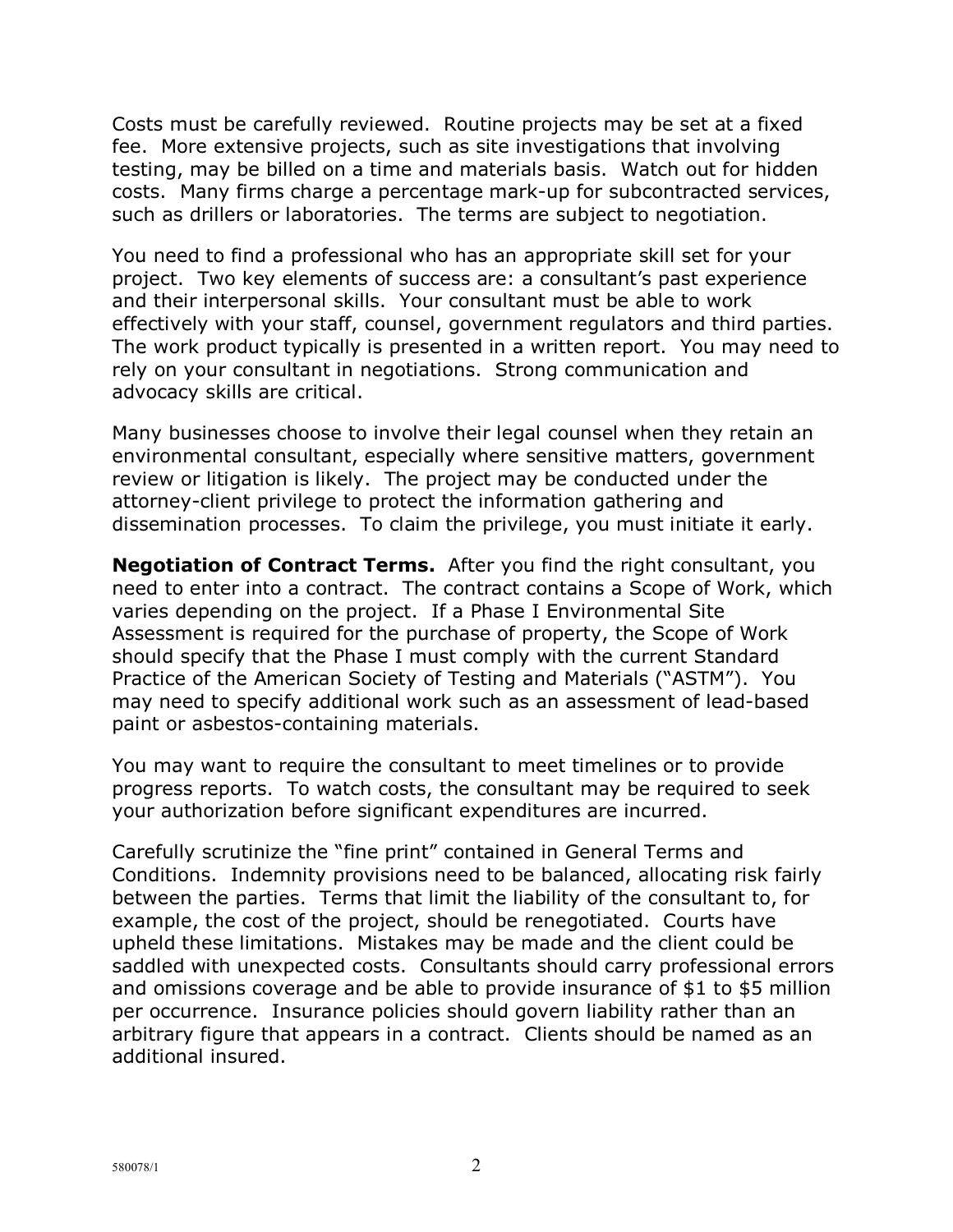Document retention provisions are also important. There is always the prospect of governmental enforcement action or third party claims. A client is well served to carefully negotiate these terms. The retention of drafts, memoranda or handwritten notes may expose a client to liability, especially in litigated matters. On sensitive projects involving acquisitions, it may be appropriate to direct that oral rather than written progress reports be made.

Protecting the confidentiality of work being conducted by the environmental consultant is often essential. Courts have determined that documents prepared for regulatory compliance purposes, even if they are also used in a litigation, must be subject to production in litigation. Oral and written communication between a consultant and client may not be protected. Meaningful involvement of an attorney at an early stage of a project is the best way to protect the underlying work product from disclosure.

**Managing a Project.** Managing information flow is a key consideration. Your consultant will need access to facilities, personnel and records. A cooperative working relationship must be established so that any issues can be resolved.

The respective roles of the consultant, attorney and the client must be differentiated. The consultant, who provides advice on technical issues, prepares and analyzes information. Your lawyer incorporates legal advice. You receive the final product. All final decisions permit you to apply business judgment. Major decisions about the overall direction of the project rest with you, the client.

Prior to preparation of any final report, you and your attorney should carefully review draft reports. Submissions to agencies, who have the discretion to take enforcement action, should be made after careful consideration. Because the obligation to report releases and comply with regulations rests solely with the regulated party, your direct involvement is required.

Your attorney has a key role to play. Your lawyer can counsel you in making compliance-related determinations. Where a release must be reported or site remediation is being conducted, your lawyer can help guide you through the maze of regulatory requirements.

The relationship with a consultant needs to be carefully managed. By exercising care in selecting and contracting with a consultant you will enhance the prospects of achieving a successful result.

**Joseph G. Maternowski** is an attorney practicing environmental law with the Hessian & McKasy firm in Minneapolis. He advises corporate clients on